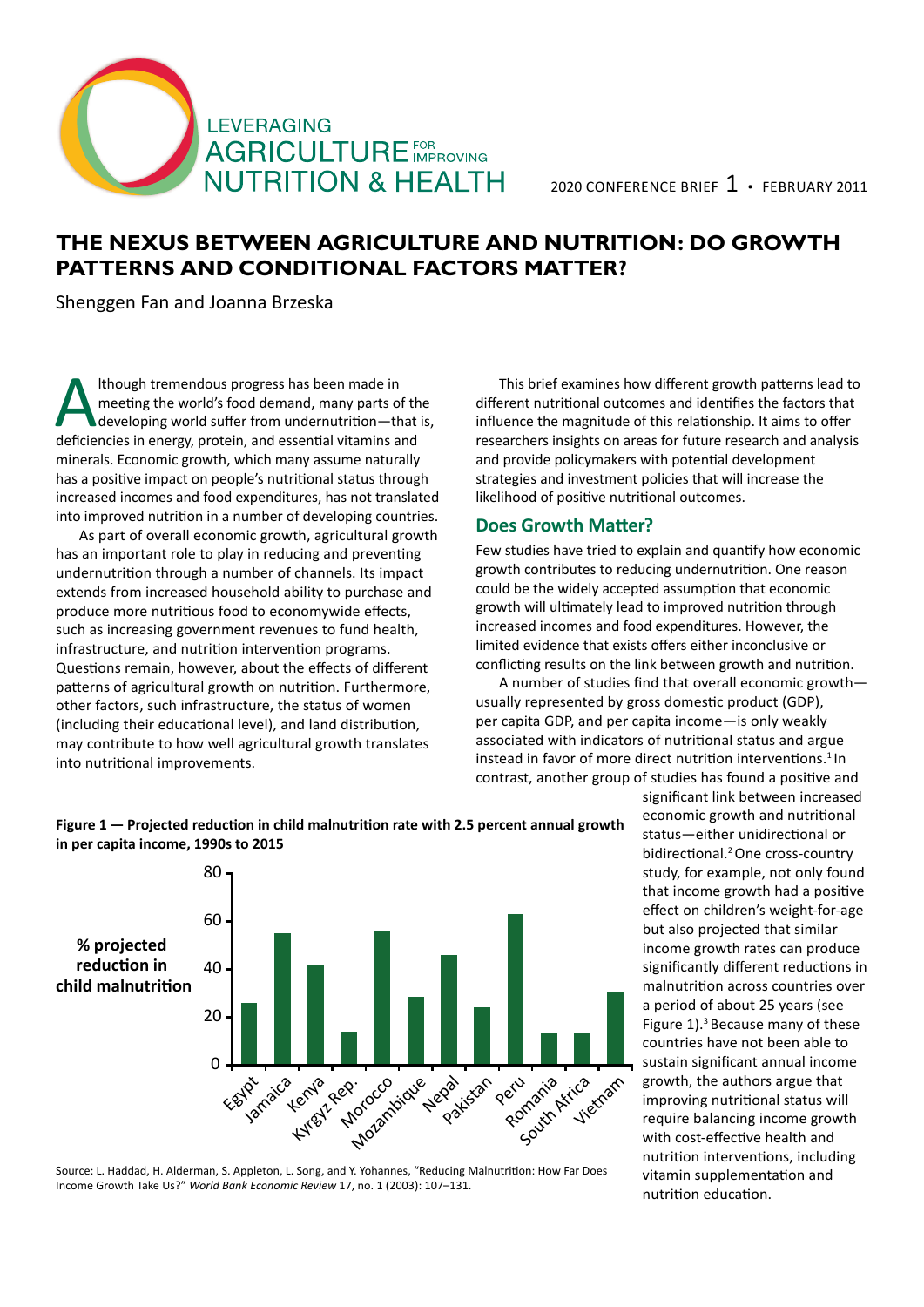Discrepancies in the findings of past growth– nutrition studies are commonly attributed to a number of shortcomings: poor-quality data that are often not comparable across countries, failure to recognize the nonlinear and dynamic relationship between growth and nutrition, and disregard for issues related to diet quality resulting from different patterns of growth. These limitations support the argument that, like growth, nutrition is not a homogenous entity and should not be treated as such.

## **Do Sectoral Growth Patterns Matter?**

Past experience has shown that agricultural development can serve as an engine of growth and poverty reduction, primarily for two reasons: (1) there are backward and forward links in production and consumption between agriculture and the rest of the economy, and (2) the majority of the poor live in rural areas, so agriculture makes up a large share of their income, expenditures, and employment. The question we face now is to what extent can agricultural growth—and growth in particular subsectors of agriculture—be a springboard for nutritional improvement through such channels as increased agricultural production and lower food prices.

Although empirical evidence on the nutritional impacts of agricultural growth is limited, it shows that the impact varies across measures of undernutrition and stages of development. One cross-country study finds that agricultural growth in particular is associated with a reduction in underweight and leads to reduced stunting in more foodinsecure countries, with the exception of India.<sup>4</sup> While evidence from the analysis also suggests that the effect of agricultural growth on calorie intake is significant, its effect on diet diversity—used as a rough proxy for micronutrient consumption—is minimal. A study on Yemen shows that although agricultural growth can lead to large reductions in undernutrition, its impact on stunting is only about 10 percent of its impact on calorie deficiency.<sup>5</sup> Furthermore, cross-country evidence from the study shows that the growth–nutrition relationship varies according to a country's economic status, with the largest impact occurring at low levels of per capita GDP.

Within the agricultural sector, individual subsectors like staple crops or livestock—have different impacts on development outcomes. Whether growth in a subsector is pro-poor and pro-nutrition depends on (1) its linkages with rest of the economy, (2) its initial size and geographic concentration, (3) its growth potential, and (4) market opportunities. A study in Tanzania, for example, found that high agricultural growth did little to improve nutrition because it was driven primarily by crops less likely to be grown by the poor.<sup>6</sup> Other studies have also found that growth in staple crops contributes more to poverty reduction and calorie intake than does growth in export crops, given that poor farmers often lack the financial resources and technologies to cultivate crops for export. These differences in the impacts of agricultural subsectors are amplified by regional variations in natural resources and economic conditions in many developing countries,

so maximizing the potential of specific agricultural subsectors to improve nutrition requires regionally differentiated strategies.

Policymakers can thus boost the effectiveness of growth—in terms of poverty reduction and improved calorie and micronutrient intake—by seeking to accelerate growth with stronger links to specific population groups and regions and to specific subsectors like vegetables, fruits, and livestock. Research on the effects of different growth patterns on nutrition needs to go beyond calorie intake to include a range of indicators of nutritional status, including micronutrient intake and wasting, underweight, and stunting among children.

# **How Do Conditional Factors Affect the Links between Growth and Nutrition Outcomes?**

Many factors related to underlying conditions affect the links between growth and nutritional outcomes. Given the same rate of economic or agricultural growth, improvements in these factors will result in better nutrition outcomes whereas lack of attention to these conditional factors can result in an overestimation of the impact of growth on nutrition.

**Land distribution:** Justification for land reforms has been based on the assumption that land is one of the most valuable productive resources in agriculture-based economies. Not only do land endowments provide individuals and households with a source of income, but they also facilitate farm households' access to food from their own production, which is especially important in areas with underdeveloped markets. When land distribution is more egalitarian, income and nutritional benefits from growth will be more widely shared. In fact, one of the main features distinguishing China from other developing countries with high growth and high malnutrition rates such as India—is China's relatively egalitarian distribution of land and virtual lack of landlessness.

**Women's status:** Gender inequality in nutrition—resulting from women's weak land rights; lower levels of education; and lack of access to credit, extension services, and technologies—has been widely documented, especially in South Asia. However, many past growth–nutrition analyses have overlooked the potential impact of genderbased variables. When women have more control over household resources, children's nutrition has been found to be higher. Furthermore, households in which women have more resources often spend more on household and child nutrition—diet quantity and quality—than do maledominated households. In fact, low-income female-headed households often exhibit better nutrition than higherincome male-headed households. While agricultural growth that benefits women can lead to improved household and child nutritional status through higher incomes among women, it can also have a negative impact on nutrition by changing time and labor allocation patterns, which reduces women's time for childcare and the quality of food provided by the mother.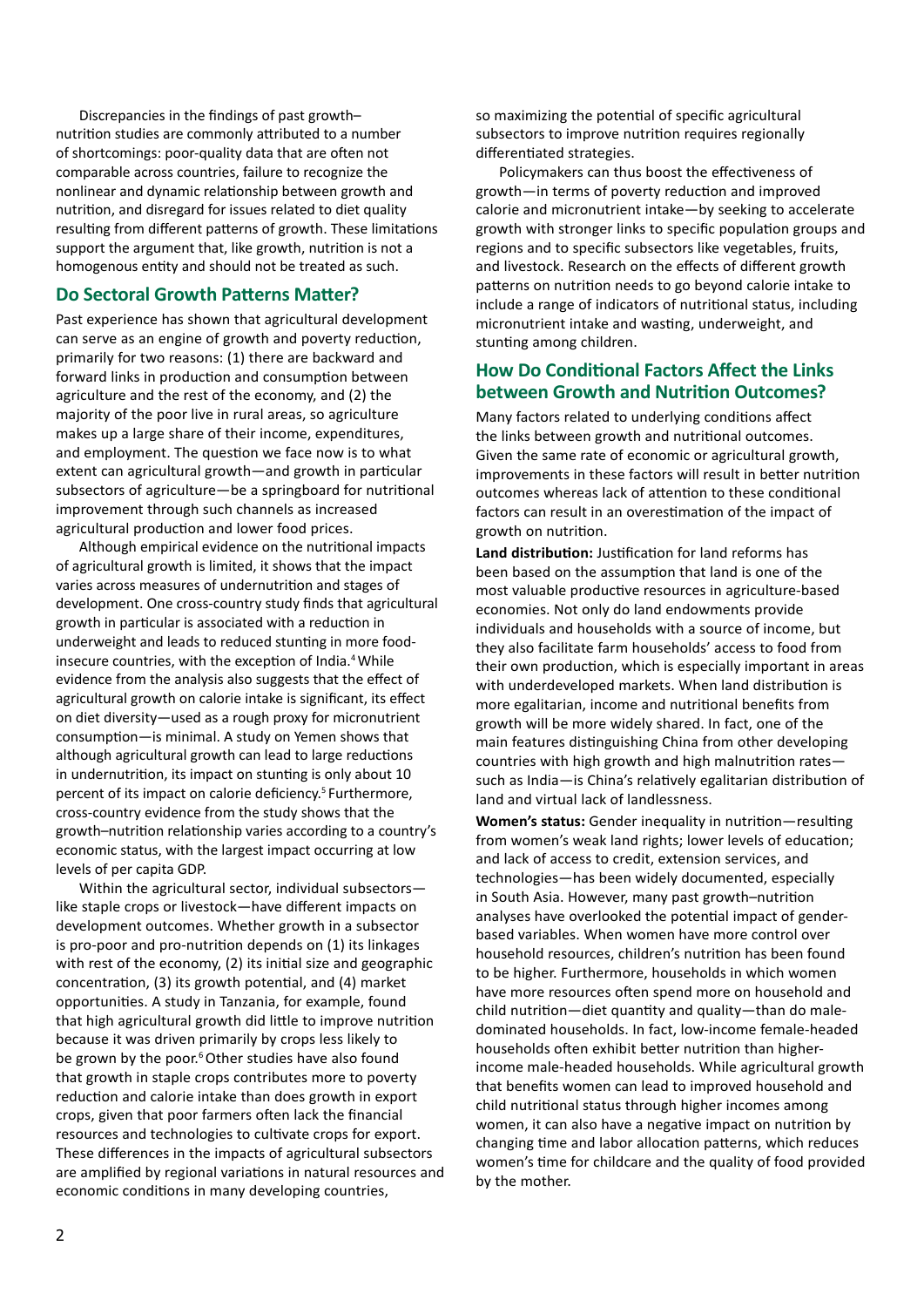**Rural infrastructure:** A large body of evidence has closely linked investment in infrastructure—including roads, water, sanitation, and electricity—with growth in agricultural productivity and poverty reduction, and infrastructure is also positively related to better nutrition through a variety of channels. Improved infrastructure can promote income growth by raising agricultural productivity, lowering production and transaction costs, and removing bottlenecks that impede the participation of the poor in the development process, thereby facilitating increased access to, availability of, and consumption of food among larger segments of the population. It also improves people's access to more and better healthcare and sanitation services. A number of country studies have found a positive association between the quality and quantity of infrastructure development and nutritional status. However, evidence also shows that the magnitude—and, at times, even the existence—of the nutritional impact of improved infrastructure differs across population groups.

**Health status:** Health and nutritional status are directly linked through a synergistic relationship. Illness impairs nutritional status by reducing both appetite and the ability of the body to absorb nutrients, which in turn lowers the individual's resistance to further illness. Health status can also have a significant impact on nutrition by affecting a household's ability to take part in productive activities that generate food or income to purchase food. Working through these pathways, sickness and death have been shown to result in a reduction of cultivated land, food production, and crop varieties. Absenteeism and the loss of labor resulting from ill health can lead to changes to cropping patterns and declines in crop diversity, with affected households switching to less labor-intensive crops—such as root crops—that are often lower in nutritional value.

## **Strategies and Investments for Pro-Nutrition Growth**

Given the dynamic relationship between agricultural growth and nutritional status, nutritional improvements can be addressed in a number of ways. The question is how to set priorities and allocate limited public resources.

#### **Growth strategy**

The relationship between growth (whether nonagricultural or agricultural) and nutrition is not straightforward, and more solid research is needed to support evidence-based policymaking and strategy formulation. For growth strategies to maximize their effect on nutrition, the different impacts of specific economic and agricultural policies and conditional factors on growth–nutrition links need to be taken into account. So far, nutrition has not been widely used as an objective of economic or agricultural growth strategies. Food and nutrition fall under several government entities (including ministries of agriculture, social affairs, and health), with the result that nutrition is often a political and institutional orphan. It is thus difficult to incorporate nutrition effectively into a country's main agricultural strategy, which is designed

mostly by the ministry of agriculture.

Growth strategies need to be designed with a nutritional lens and should take into account what types of sectoral and subsectoral practices and policies can enhance nutrition. These strategies could include the following:

- $\bullet$  increasing demand for and access to nutritious foods along the entire value chain through consumer knowledge and awareness campaigns;
- $\blacklozenge$  mitigating health and nutrition risks associated with agriculture, such as water-borne, food-borne, and zoonotic diseases as well as occupational injuries and health hazards; and
- © breeding more nutritious varieties of staple food crops that are consumed by poor people in developing countries through biofortification initiatives, such as the HarvestPlus Challenge Program of the Consultative Group on International Agricultural Research (CGIAR).

Setting priorities and sequencing such interventions as part of a pro-nutrition growth strategy will depend on country-specific conditions, stages of development, and institutional capacity.

#### **Investment strategy and fiscal policies**

Public investments in rural infrastructure and agricultural research have been shown to have one of the largest impacts on poverty reduction and economic growth in a number of developing countries. There is no empirical evidence, however, showing how different types of public spending affect nutrition. Given that public resources in most developing countries are scarce and the opportunity cost is high, decisionmakers should seek to allocate public resources more efficiently, taking into account positive and negative spillover effects on nutrition. Research on the effects of public investment should be expanded to include nutrition in order to give policymakers information on how to prioritize public spending according to nutritional and other development outcomes.

Fiscal policies, like taxes on unhealthy foods and subsidies on nutrient-rich foods, can also be used to maximize positive and minimize negative spillover effects on nutrition. While taxes on foods rich in saturated fats can be useful in generating government revenue, studies in developed countries show that such policies need to be complemented by interventions that discourage the consumption of these foods, including subsidies on nutrient-rich foods such as fruits and vegetables. More research is needed on the impacts of these kinds of policies in developing countries.

#### **Conclusion**

A new paradigm for agricultural development is needed, whereby agricultural growth leads not only to increased production and reduced poverty but also to improved nutrition. The question facing many developing countries is how to set priorities and sequence interventions to maximize the benefits from the dynamic and nonlinear relationship between growth and nutrition while also paying attention to the role of conditional factors.